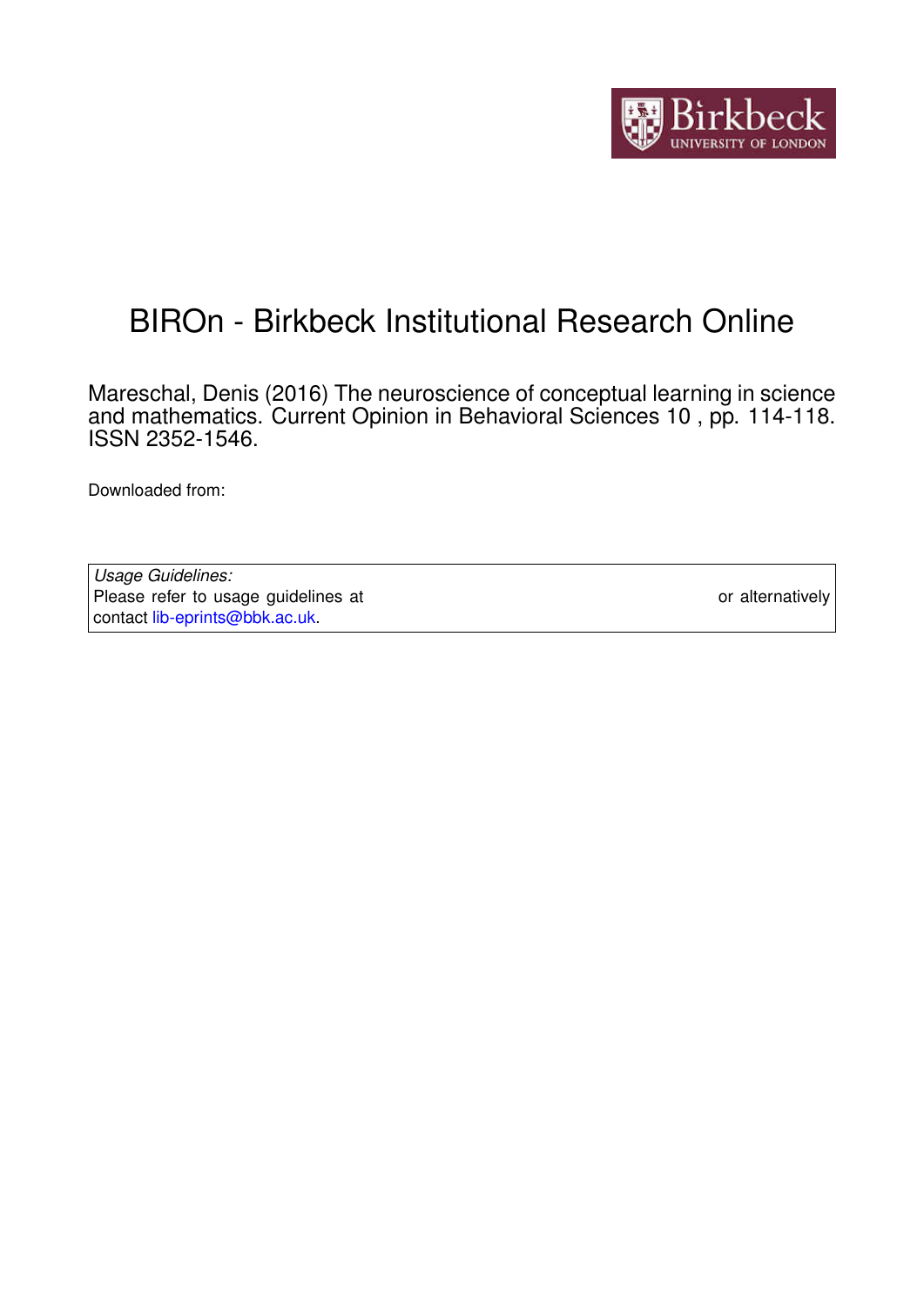# **The Neuroscience of Conceptual Learning in Science and Mathematics**

Denis Mareschal Centre for Educational Neuroscience Centre for Brain and Cognitive Development Department of Psychological Science Birkbeck University of London

Author's Note : This work is supported by a Royal Society-Wolfson Research Merit award. Many thanks to Iroise Dumontheill and Michael Thomas for important input into this article. Address all correspondence to Prof. Denis Mareschal, Department of Psychological Sciences, Birkbeck University of London, Malet Street, WC1E 7HX, UK. Email: d.mareshcal@bbk.ac.uk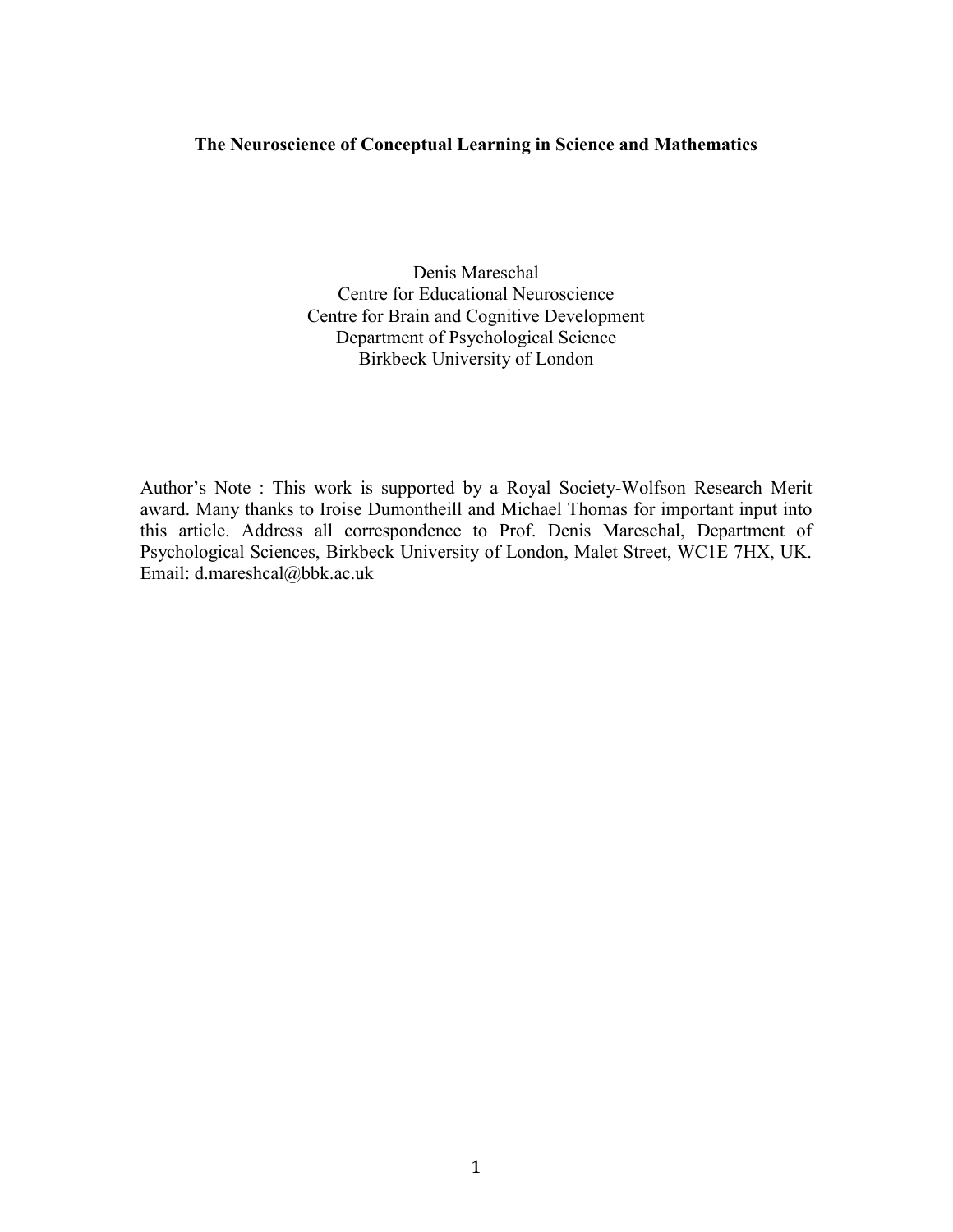# **Abstract**

Learning new concepts in mathematics and science often involves inhibiting prior beliefs or direct perceptual information. Recent neuroimaging work suggests that experts simply get better at inhibiting these pre-potent responses rather than replacing prior concepts with the newer concepts. A review of both behavioral and neuroimaging evidence with children suggests that improving inhibitory control is a key factor in learning new scientific and mathematical facts. This finding has implications for how these subjects are taught in the classroom and provides corroborating evidence for practices already in place.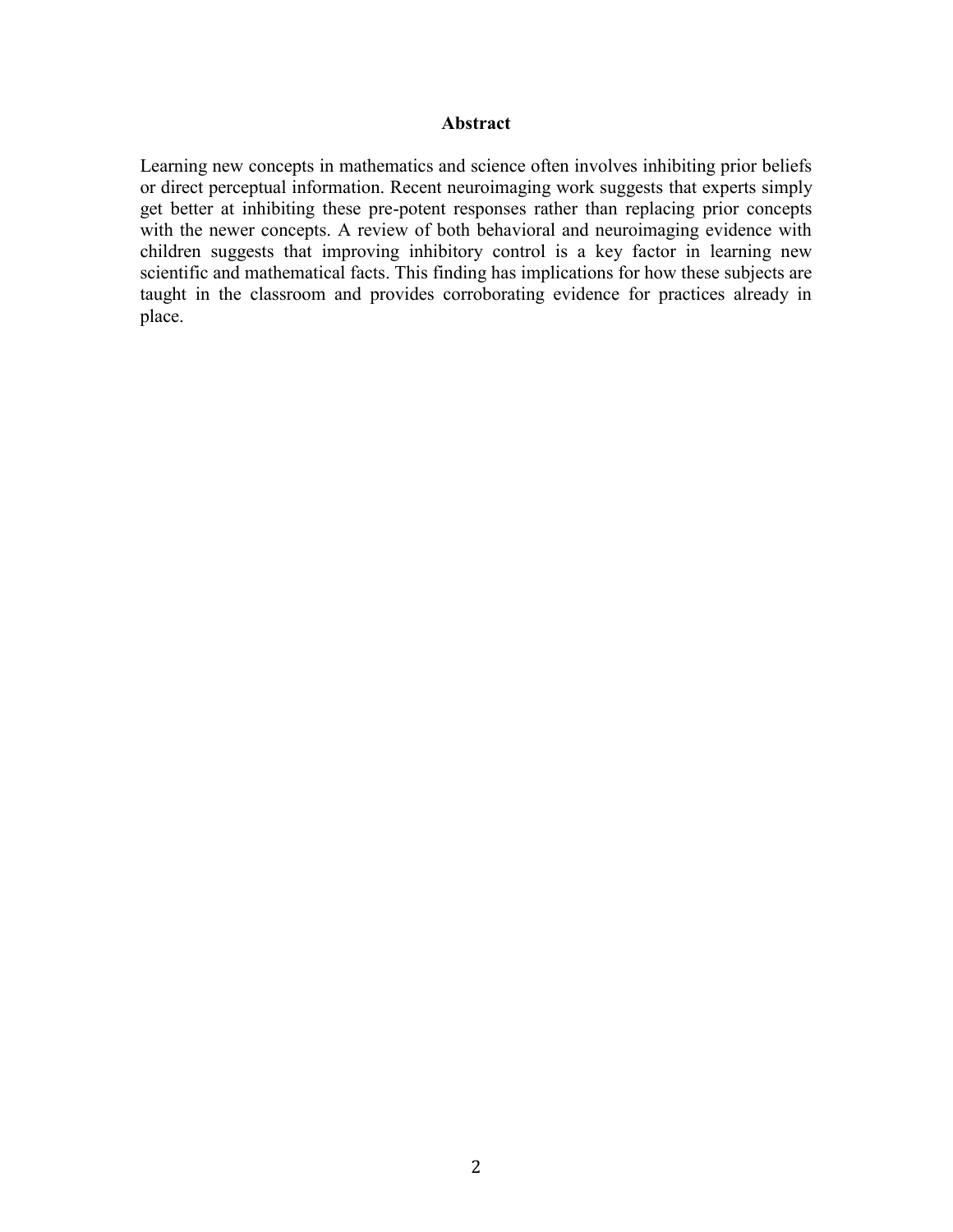### **Introduction**

What sets us aside from most other species is our ability to develop abstract and causallybased concepts<sup>1</sup>. These concepts go beyond the information immediately available through direct perception and encode an understanding of how elements in the world relate to one another in general. Acquiring such abstract concepts underpins school-based learning in both mathematics<sup>2</sup> and science<sup>3, 4</sup>. However, any pupil aiming to acquire "new" concepts in science and mathematics needs to overcome the strong pull of existing beliefs that have served them so well until then. In science education, this so-called "conceptual change" is a formidable obstacle in acquiring knowledge that goes beyond popular belief or perception<sup>5</sup>. Similarly, in mathematics, the child needs to go beyond the perceptually obvious solutions to understand and apply formal logical solutions to a problem $^{6, 7, 8}$ .

Recent work in scientific reasoning has suggested that the inhibition of pre-exiting beliefs through the activation of the dorsal lateral prefrontal cortex (DLPFC) and the anterior cingulate cortex (ACC) is an integral part of the successful evaluation of counterintuitive science and mathematics evidence<sup>9, 10</sup>. Thus, in this article, we will review the role that concepts play in mathematics and science learning and explore how the brain controls the many competing beliefs that we hold in mind at any one time, in a way that allows us to take on new ideas.



*Figure 1. Learning counterintuitive concepts in mathematics and sciences involve increasingly proficient levels of selective inhibition of prior beliefs, and information acquired through direct experience and direct perception with age and experience. Acronymes: ACC: anterior cingulate cortex, DLPFC: dorsolateral prefrontal cortex, VLPFC: ventrolateral prefrontal cortex.*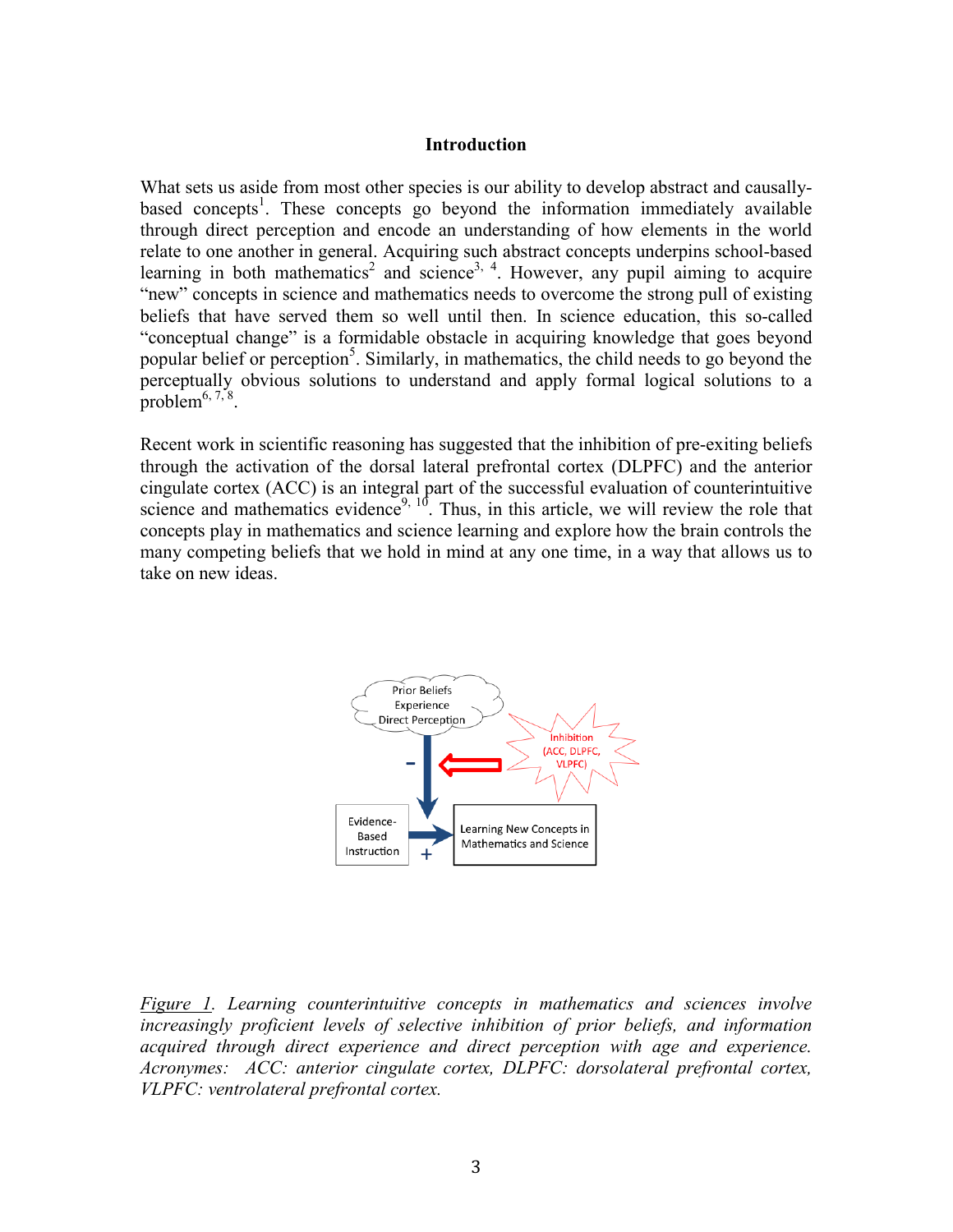## **Conceptual change in Science and Mathematics**

Scientific reasoning involves the evaluation of newly gathered evidence and the integration of this evidence into one's existing concepts, theories or models of the physical and biological world. Contrary evidence may require the revision of existing theories4, 11, 12, or the development of an entirely new theory, a process called *conceptual*  change<sup>5, 13</sup>. A key element of learning any new concepts is the need to overcome strongly held prior beliefs about a domain before new knowledge can be effectively assimilated<sup>14,</sup> <sup>15</sup>. Thus, a major challenge in mathematics and science education is the need for children to inhibit pre-existing beliefs or superficial perception in order to engage in acquiring and applying new and counterintuitive knowledge<sup>13, 16, 17, 18</sup>. Because of the importance of this process in scientific reasoning, many researchers have focused on investigating the naïve concept*s* that children and adults hold about phenomena in various scientific domains. In this approach, the goal is often to describe and uncover the mechanisms underlying conceptual change as a function of new learning<sup>13, 20, 21</sup> in, for example, domains such as biology<sup>22</sup>, physics<sup>23,</sup> or evolution<sup>24</sup>.

But what happens as we become experts? Are old concepts overwritten, simply forgotten, or do they continue to impact on our thinking. Brain imaging data from adults (typically university students) are especially informative here. In a range of tasks it has been shown that the interplay between the anterior cingulate cortex (ACC), which supports conflict detection, and multiple regions of the prefrontal cortex supporting attention, inhibitory control, working memory and the integration of information, plays a critical role in the detection of, and subsequent modification of beliefs and scientific understanding in response to conflict between new and prior knowledge<sup>10, 25, 26</sup>. These results suggest that an important part of the neural basis of scientific and mathematical learning lies in the detection of an anomaly, the inhibition of prior beliefs, and the integration of new information and concepts into an updated scientific understanding.

#### **Conceptual knowledge in the brain**

Brain imaging studies have made a real contribution to our understanding of how conceptual knowledge is represented<sup>27</sup>. Two general distinctions are identified: (1) a spatial one, whereby "perceptual" processing is associated with more posterior activity, over the areas involved in the first steps of visual analysis, while more abstract processing is associated with frontal and temporal activity, and (2) a temporal one, whereby "perceptual" processing precedes more abstract "conceptual" analysis.

That said, "conceptual" knowledge is located in broad distributed networks<sup>28</sup> involving many parts of the brain, including: (1) overlapping but partly distinct neural systems for processing concrete and abstract concepts, with greater involvement of bilateral association areas during concrete word processing, and processing of abstract concepts almost exclusively by the left hemisphere<sup>29</sup>, (2) amodal representations that transcend particular input modalities<sup>30, 31</sup>, and  $(3)$  embodied knowledge which is embedded within specific sensori-motor systems $32$ . Access to this conceptual knowledge therefore requires executive control to leverage those parts of the network that are helpful for the current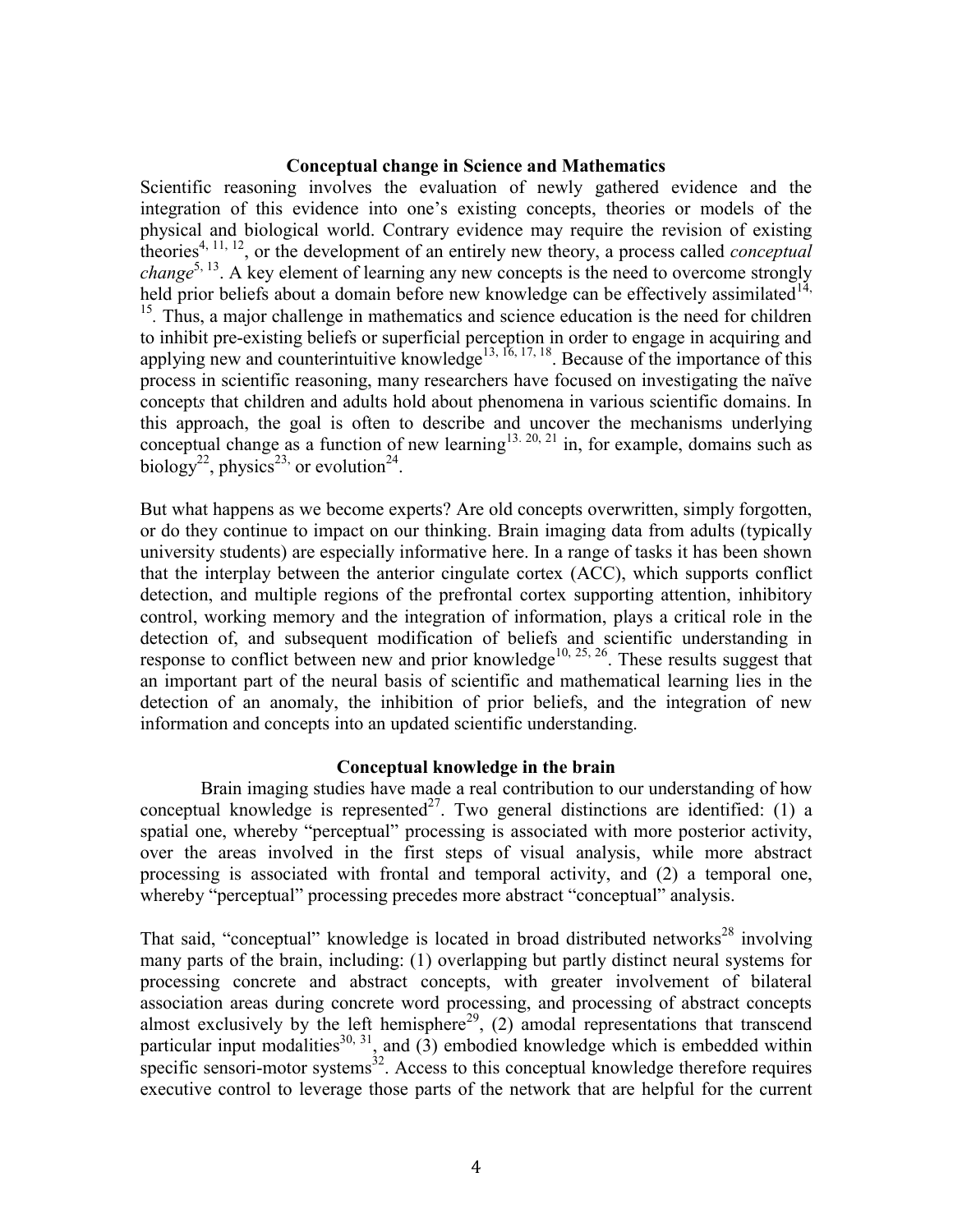task and suppress the rest<sup>33, 34, 35</sup>.

Close collaboration between the various knowledge representation networks and a cognitive control network is therefore essential for the effective management of existing knowledge and the acquisition of new knowledge<sup>36</sup>. Given the complex interrelated networks involved in representing conceptual knowledge, a key challenge is to overcome interference and inhibit irrelevant information while activating the relevant information. Standard information processing approaches to cognition (that abstract away from neural processes) represent processes as encapsulated modules (e.g., attention module, working memory module, etc.). However, the control of knowledge within neural networks is embedded within particular domains of knowledge<sup>33, 37</sup>. This suggests that training executive control skills (such as general working memory capacity or inhibitory controls) without embedding the training within a specific knowledge domains may not have as much impact on the control of knowledge as training within a target domain. Indeed, a recent review of the effectiveness of executive functioning training<sup>38</sup> finds that there is little evidence of transfer from training on abstract executive function tasks to academic skills, although embedding such activities within the classroom appears to be much more effective<sup>39</sup>.

## **Inhibition and the control of conceptual knowledge**

The development of inhibition and the control of interference has long been established as a central limiting factor in cognitive development<sup>7, 40</sup>. Children have the capacity to make inhibitory responses from infancy, but only gradually get better at using this ability<sup>41</sup>. During interference control, children show more diffuse frontal cortex activations and a greater recruitment of posterior brain regions; adults by contrast show more focal activation in the DLPFC, ACC and inferior frontal gyrus<sup> $42, 43$ </sup>. Similarly, neuroimaging evidence with children shows a shift from posterior perceptual processing regions to fronto-parietal activations correlating with age and improved performance on logic and mathematical problems<sup>44, 45</sup>. This has been interpreted as showing that children need to inhibit initial perceptually bound beliefs before being able to successfully apply the more abstract and (frontally dependent) reasoning skills required in math and logic. Convincing evidence of this shift was presented in a recent meta-analysis of functional magnetic resonance imaging (fMRI) data obtained over a decade (1999–2008) on more than 800 children and adolescents engaged in numerical tasks. This analysis revealed that, unlike adults, children primarily engage the frontal cortex when solving numerical tasks. This is consistent with the argument that, with increasing age, there is a shift from a reliance on the frontal cortex to reliance on the parietal cortex in mathematical reasoning tasks<sup>46</sup>, perhaps due to reduced cognitive load as children gradually acquire expertise in mathematics. Though it should be noted that this conclusion relies on the reference inference that because frontal regions are more active, greater inhibitory control is being exerted. Given the prolonged development of the frontal lobes<sup> $43$ </sup> it is not possible to be entirely sure that functions observed in the developing brain are identical to those observed in the mature adult brain, even if the activation patterns are similar.

A second strand of evidence comes from  $Evans<sup>47</sup>$  who posited that there are two competing cognitive systems underlying reasoning: the heuristic system, which is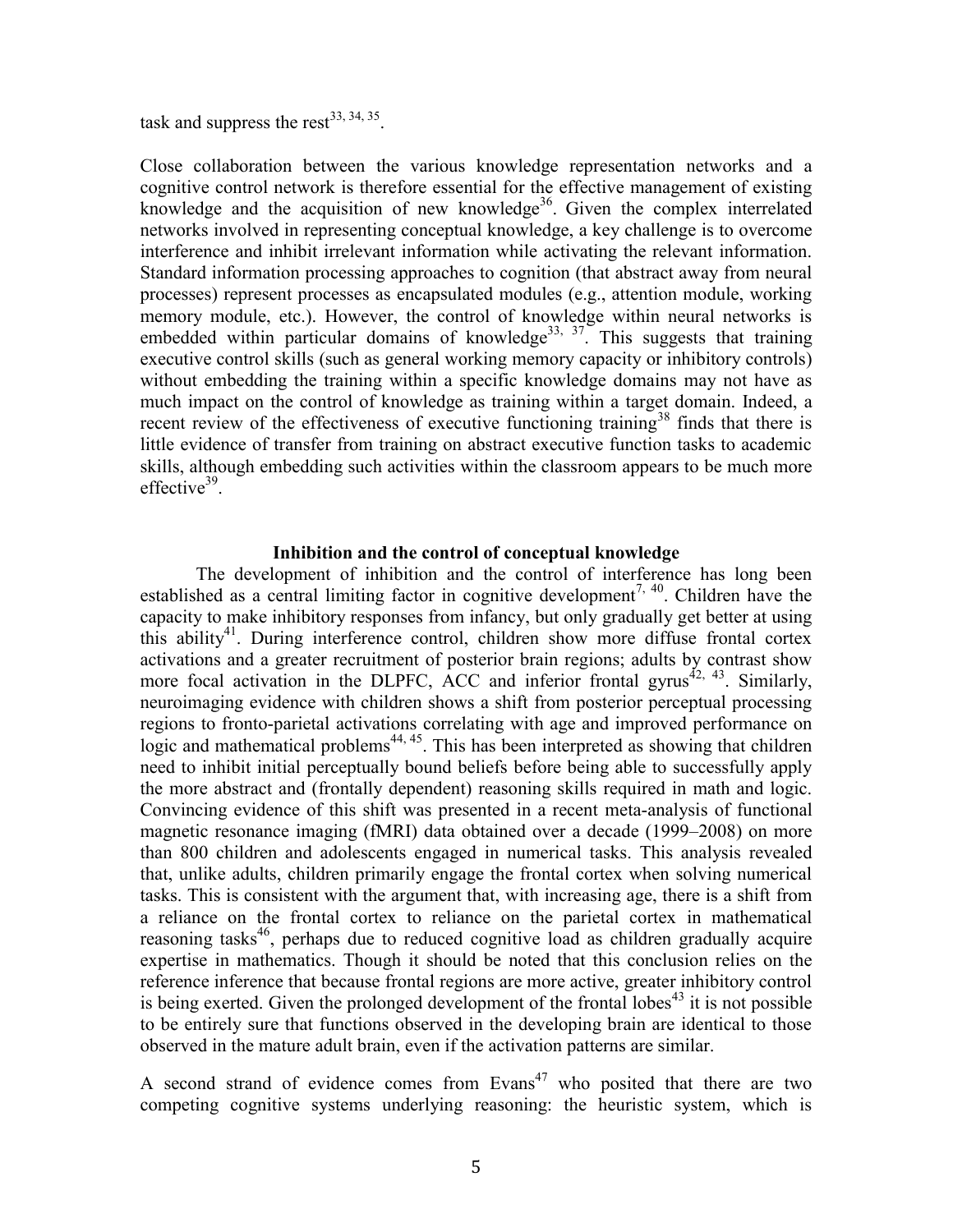evolutionarily old, fast operating, automatic and parallel; and the analytic system, which is slow operating, rule based, sequential in nature, and although limited by working memory capacity, underlies abstract logical reasoning and hypothetical thinking. A defining property of the dual process model of reasoning is that the analytic system is able to inhibit and override the heuristic system so that individuals can successfully carry out logical tasks<sup>48, 49, 50</sup>. Neuroimaging work on logical and scientific reasoning in adults has consistently shown that the inhibition of pre-existing beliefs, misleading perceptualbiases, and intuitive heuristics is associated with the activation of the anterior cingulate cortex (ACC) and the prefrontal cortex, notably the inferior frontal cortex (IFG) and dorsolateral prefrontal cortex  $(DLPFC)^{10, 11, 25, 26, 48}$ . Critically, Houdé et al.<sup>45</sup> provided neuroimaging evidence of a switch, after a brief training in logical reasoning, from the heuristic system to the analytic system in adults.

To explore this idea further, several labs<sup>25, 26</sup> have used an fMRI protocol to obtain functional brain images of novices and experts while performing a cognitive task in mechanics, a scientific discipline for which misconceptions are known to be frequent and persistent. They found that experts, significantly more than novices, activate brain areas associated with inhibition; specifically, the right ventrolateral prefrontal cortex and the left dorsolateral prefrontal cortex. This suggested that the experts' misconceptions in mechanics had not been eradicated or transformed during learning but rather that they had remained encoded in their brains and were then inhibited to provide a correct answer.

## **Evidence from the classroom**

Is there any behavioral evidence (relevant to educational practitioners) of the importance of inhibitory skills in mathematics and science learning? Gilmore, et al.<sup>51</sup> have recently explored how inhibition skills are related to overall mathematical achievement as well as factual, procedural and conceptual knowledge in 209 participants aged 11 to 12 years, 13 to14 years, and adults. These authors found that general mathematics achievement was more strongly related to inhibition measured in numerical compared with non-numerical contexts. Inhibition skills were related to conceptual knowledge in older participants, but procedural skills in younger participants. There is also some evidence<sup>52</sup> of a contribution of hippocampal–prefrontal circuits (specifically DLPFC and VLPFC) related to the early development of retrieval fluency in arithmetic problem solving. Finally, recent research suggests that executive function skills, such as suppressing distracting information and unwanted responses (inhibition) play a critical role in the development of mathematics proficiency<sup>53,54</sup>.

The continued development of prefrontal lobes during early adolescence<sup>41, 43</sup> would imply an improvement with age in students' abilities to inhibit task-irrelevant information and coordinate task-relevant information, thereby enhancing their scientific reasoning abilities as well as their ability to reject scientific misconceptions and accept scientific conceptions, well into adolescence. To test this hypothesis, two hundred and ten 13 to 16 year old Korean secondary school pupils were tested with 4 tasks known to load on profrontal activity, a test of scientific reasoning ability, and a test of air pressure concepts derived from kinetic- molecular theory<sup>55</sup>. The measures of prefrontal lobe activity correlated highly with scientific reasoning ability. In turn, prefrontal lobe activity and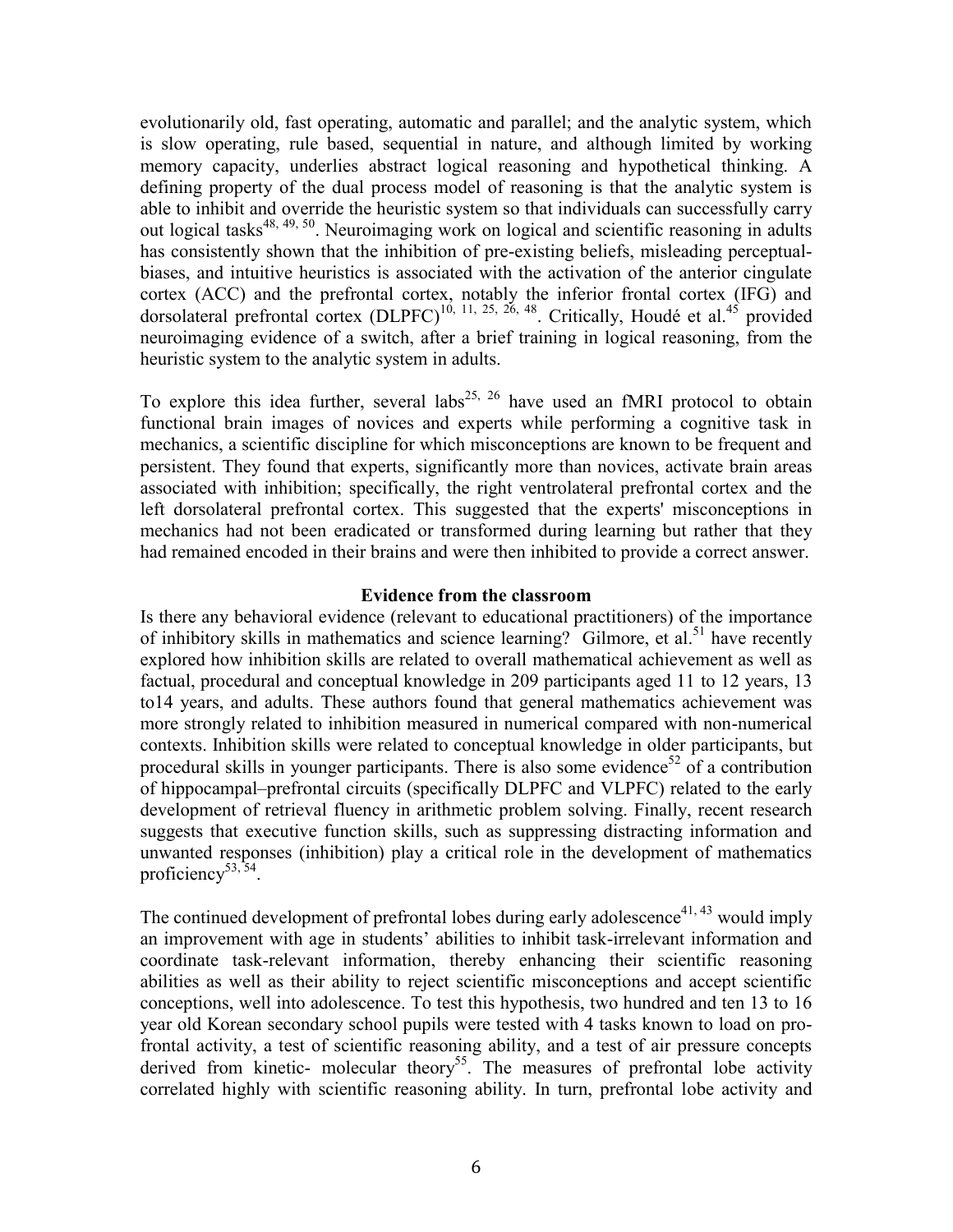scientific reasoning ability predicted concept gains and posttest performance. A subsequent principal components analysis showed that the study variables had two main components, which were interpreted as an inhibiting and a representing component. The authors interpreted this as evidence for both the inhibition of task-irrelevant information (i.e., the rejection of intuitively derived misconceptions) and the representation of taskrelevant information (i.e., complex hypothetico-deductive arguments and counterintuitive scientific conceptions about non-observable entities).

#### **Conclusion**

Imaging and behavioral methods from the developmental cognitive neurosciences have enabled us to make great strides in understanding what underlies the complex neural and cognitive processes involved in mathematical and scientific concept learning. In turn, this work should suggest classroom-based interventions that will improve both science and mathematics educational outcomes<sup>53</sup>. A few interventions have begun to implement cognitive control training within the classroom environment or within mathematics and science teaching  $16, 56, 57, 58$ . Results show long-term effects and more generalizable benefits when the training is embedded within the curriculum than when it is not<sup>16, 39</sup>.

Finally, it is reassuring to note that the recent emphasis on the importance of inhibitory control in learning science and mathematics, which emerges from the cognitive neuroscience research, is entirely consistent with older practice-based recommendations to encourage students to take a moment of "waiting time" before responding during science lessons<sup>59</sup>. By combining these practice-based discoveries with the emerging neural-based evidence, we can be increasingly confident of our success in improving conceptual learning in mathematics and science education. While there is already a sense among teachers that inhibitory control is a foundational skill in mathematics learning<sup>60</sup>, feeding back the cognitive neuroscience evidence can only strengthen this conviction and further improve practice.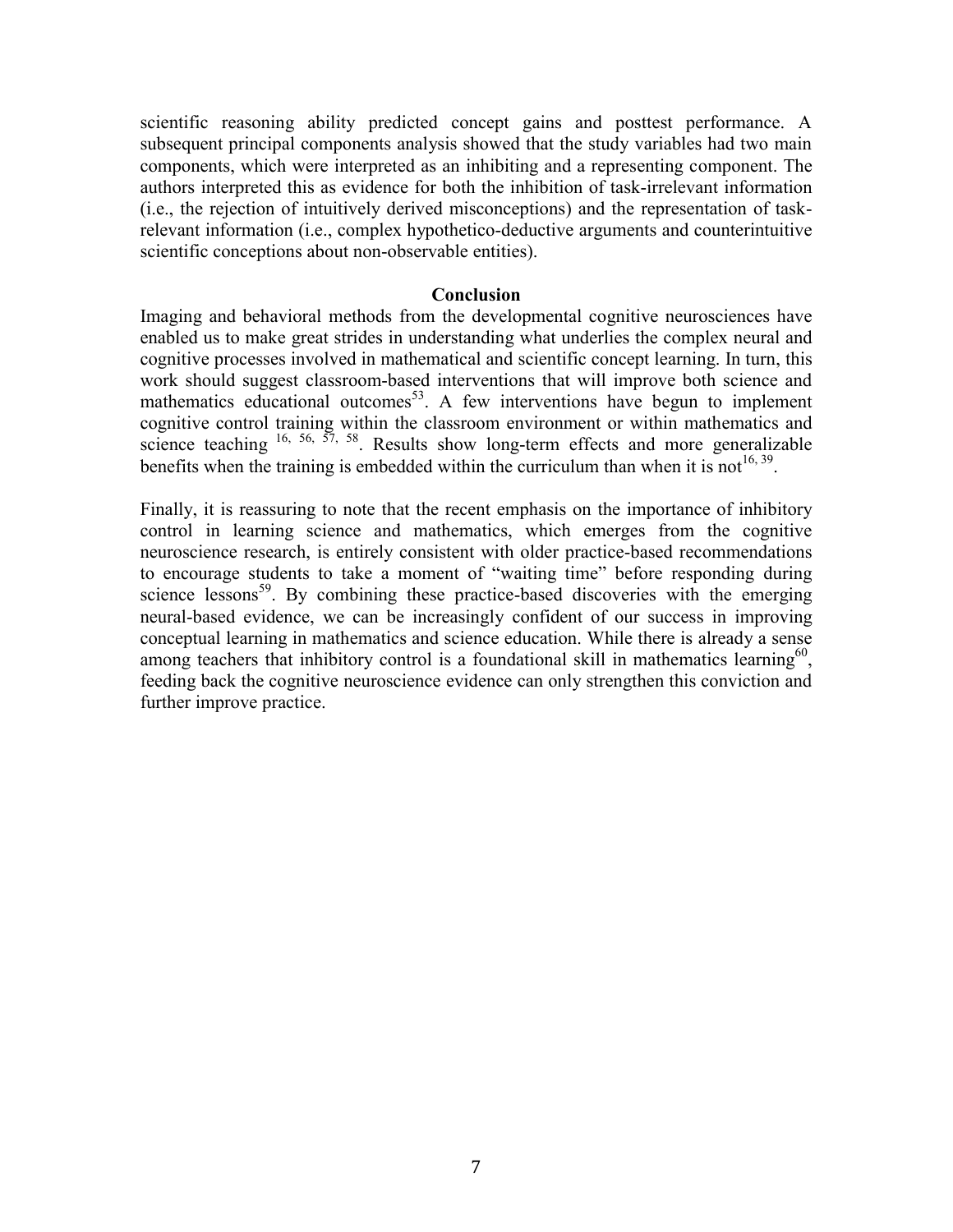#### **References**

1. Mareschal, D., Quinn, P. C., & Lea, S. E. G. (2013) *The making of human concepts*. Oxford. UK: Oxford University Press.

2. Butterworth, B. (1999), *The Mathematical Brain*. Macmillan.

3. Vosniadou, S., & Brewer, W. F. (1992). Mental models of the earth: A study of conceptual change in childhood. *Cognitive Psychology, 24*, 535–585.

4. Zimmerman, C. (2007). The development of scientific reasoning skills in elementary and middle school. *Developmental Review, 27*, 172-223.

\*5. Carey, S. (2000). Science education as conceptual change. *Journal of Applied Developmental Psychology*, *21*, 13–19.

*This article succinctly describes how conceptual change is the critical challenge faced by science educators*

6. Inhelder, B. & Piaget, J. (1958) *The growth of logical reasoning from childhood to adolescence*. Oxford, UK: Routledge.

7. Houdé, O., (2000) Inhibition and cognitive development: object, number, categorization and reasoning. *Cognitive Development, 15*, 63-73.

8. Houdé, O. & Guichart, E. (2001) Negative priming effect after inhibition of number/length interference in a Piaget-like task *Developmental Science,* 4, 119–123.

9. Borst, G., Poirel, N., Pinaue, A., Cassotti, M., & Houdé, O. (2013) Inhibitory control efficiency in Piaget-like class-inclusion task in school-age children and adults: A developmental negative priming study. *Developmental Psychology, 49,* 1366-1374.

\*10. Fugelsang, J. A., & Dunbar, K. N. (2005). Brain-based mechanisms underlying complex causal thinking. *Neuropsychologia*, *43*, 1204–1213.

*This article shows how different neural systems are called in to play depending on the familiarity of the domain and its plausibility when making scientific causal judgements.*

11. Dunbar, K., Fugelsang, J., & Stein, C. (2007). Do naïve theories ever go away? Using brain and behavior to understand changes in concepts. In M. Lovett, & P. Shah (Eds.), *Thinking with data* (pp. 193-206). New York: Lawrence Erlbaum Associates.

12. Fugelsang, J. A., Stein, C. B., Green, A. E., & Dunbar, K. N. (2004). Theory and data interactions of the scientific mind: Evidence from the molecular and the cognitive laboratory. *Canadian Journal of Experimental Psychology, 58,* 86–95.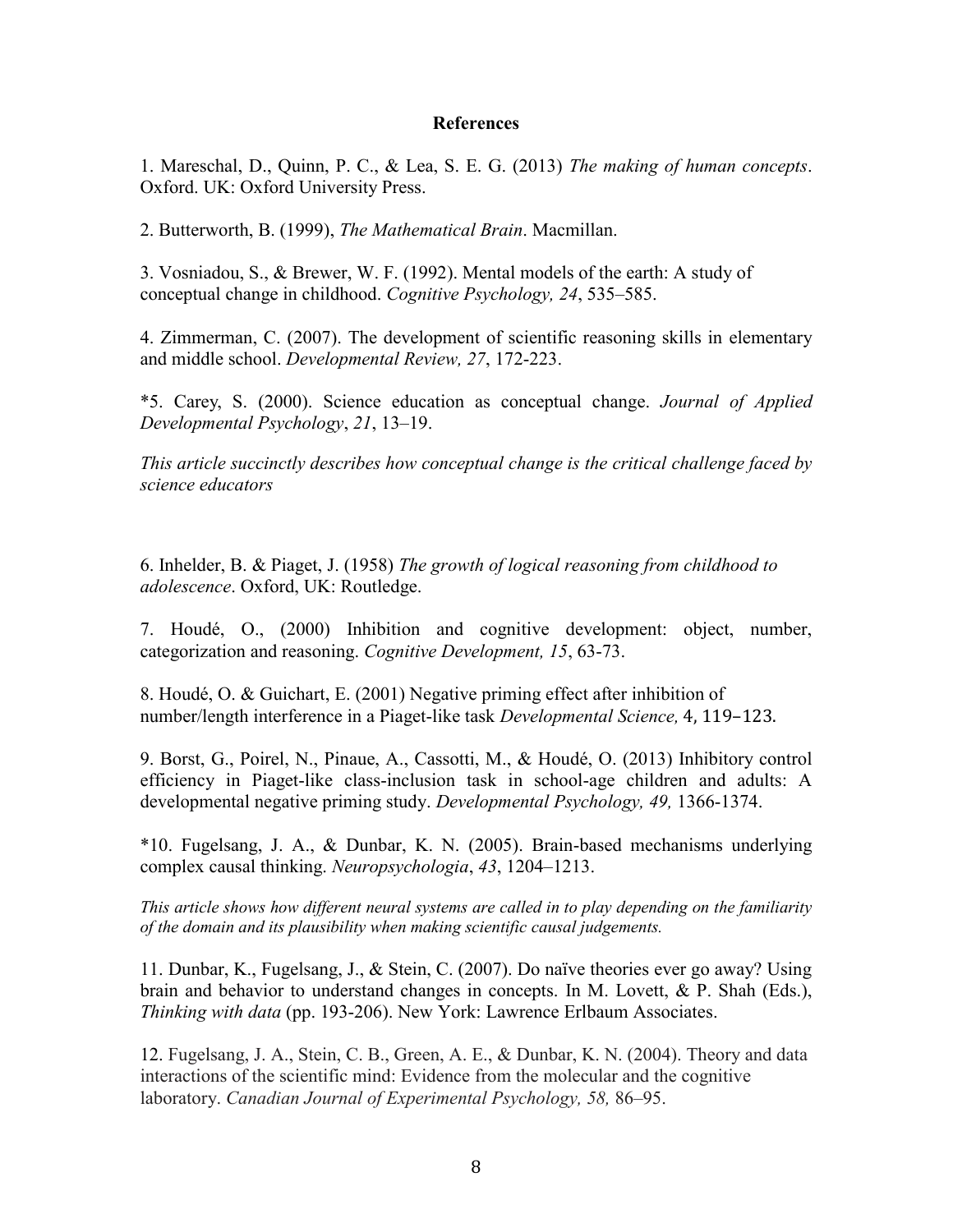13. Vosniadou, S. (2007). Conceptual change and education. *Human Development, 50*, 47-54.

14. Hayes, B. K., Goodhew, A., Heit, E., & Gillan, J. (2003) The role of diverse instruction in conceptual change. *Journal of Experimental Child Psychology, 86,* 253- 276.

15. Heit, E. (1997) Knowledge and conceptual change. In K. Lamberts and D. Shanks (Eds.), *Knowledge, Concepts, and Categories* (pp. 7-41). Hove, UK: Psychology Press.

\*16. Diamond, A., & Lee, K. (2011). Interventions shown to aid executive function development in children 4 to 12 years old. *Science*, *333*, 959–964.

*This article reviews what works in training executive function in young children*

17. Rousselle, L., Palmer, E., & & Noel, M.P. (2004) Magnitude comparison in preschoolers: What counts? Influence of perceptual variables. *Journal of Experimental Child Psychology, 87*, 57-84.

18. Stavy, R., & Babai, R. (2010). Overcoming intuitive interference in mathematics: insights from behavioral, brain imaging and intervention studies. *ZDM Mathematics Education*, *42*(6), 621–633.

19. McNeil, N. M. & Alibali, M. W (2005) Why won't you change your mind? Knowledge of operational patterns hinders learning and performance on equations. *Child Development, 76*, 883 – 899.

20. Chi, M. T. H., Slotta, J. D., & De Leeuw, N. (1994) From things to processes: A theory of conceptual change for learning science concepts. *Learning and Instruction, 4*, 27-43.

21. Vosniadou, S. (1994). Capturing and modeling the process of conceptual change. *Learning and Instruction, 4*, 45-69.

22. Zaitchik, D., Iqbal, Y, & Carey, S. (2014). The effect of executive function on biological reasoning in young children: An individual differences study. *Child Development, 85*, 160-175.

23. McCloskey, M., Caramazza, A., & Green, B. (1980). Curvilinear motion in the absence of external forces: Naive beliefs about the motion of objects. *Science, 210*, 1139-1141.

24. Shtulman, A. (2006), Qualitative differences between naïve and scientific theories of evolution. *Cognitive Psychology, 52*, 170-194.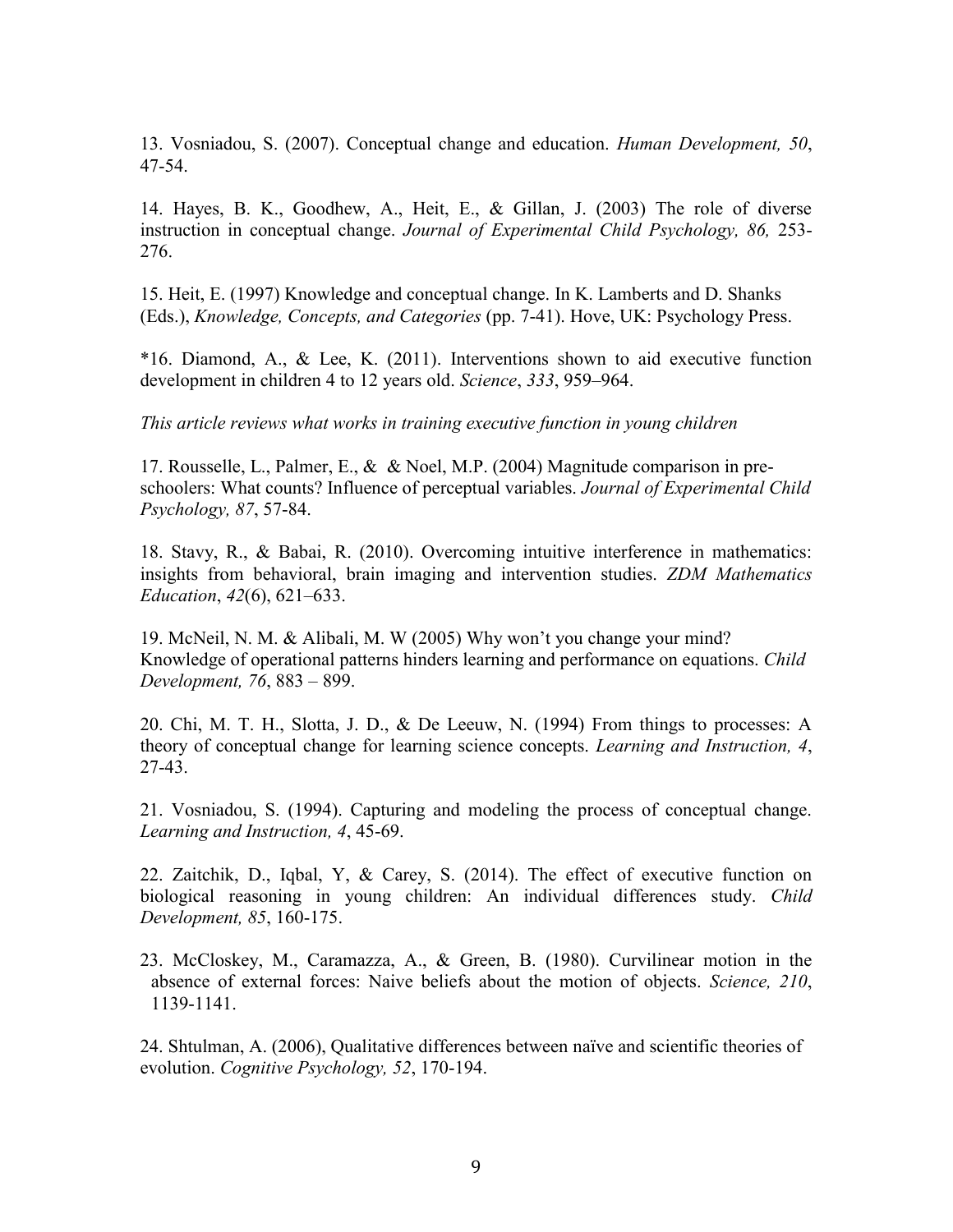\*\*25. Masson S, Potvin P, Riopel M, Brault-Foisy L-M. (2014) Differences in brain activation between novices and experts in science during a task involving a common misconception in electricity. *Mind, Brain & Education,* 8, 44**–**55.

*This article demonstrates that naïve concepts of electricity do not disappear in experts,*  but are simply better suppressed than in naïve participants. This is shown through *increased activation of neural inhibitory control circuits in the experts.*

26. Foisy, L. M. B., Potvin, P., Riopel, M., & Masson, S. (2015) Is inhibition involved in overcoming a common physics misconception in mechanics? *Trends in Neuroscience and Education*, http://dx.doi.org/10.1016/j.tine.2015.03.001i

27. Gliga, T. & Mareschal, D. (2007) What can neuroimaging tell us about the early development of visual categories. *Cogniþie, Creier, Comportament [Cognition, Brain, Behavior]*, 10, 757-772.

28. Kiefer, M. & Pulvermuller, F. (2012) Conceptual representations in mind and brain: Theoretical developments, current evidence and future directions. *Cortex, 48*, 805-825.

29. Binder, J.R., Westbury, C.F., McKiernan, K.A., Possing, E. T., & Medler, D. A. (2005). Distinct brain systems for processing concrete and abstract concepts. *Journal of cognitive neuroscience, 17,* 905-917.

30. Marquez, J. F., Canessa, N., Siri, S., Catricala, E., & Cappa, S. (2008) Conceptual knowledge in the brain: fMRI evidence for a featural organization. *Brain Research, 1194*, 90-99.

31. Fairhall,S. C. & Caramazza, A. (2013) Brain regions that represent amodal conceptual knowledge. *The Journal of Neuroscience, 33*, 10552-10558.

32. Martin, A. (2007). The representation of object concepts in the brain. *Annual Review of Psychology, 58*, 25-45.

33. Rogers, T. T. & McClelland, J. L. (2008) Precis of Semantic Cognition: A parallel distributed processing approach. *Behavioral and Brain Sciences, 31*, 689-714.

34. Whitney C, Kirk M, O'Sullivan J, Lambon Ralph MA, Jefferies E (2011) The neural organization of semantic control: TMS evidence for a distributed network in left inferior frontal and posterior middle temporal gyrus. *Cerebral Cortex, 21*,1066 –1075.

35. Snyder HR, Hutchison N, Nyhus E, Curran T, Banich MT, O'Reilly RC, Munakata Y. (2010) Neural inhibition enables selection during language processing. *Proc Natl Acad Sci U S A. 107*(38), 16483-16488.

36. Chein, J. & Schneider, W. (2012). The brain's learning and cognitive architecture. *Current Directions in Psychological Science, 21*, 78-84.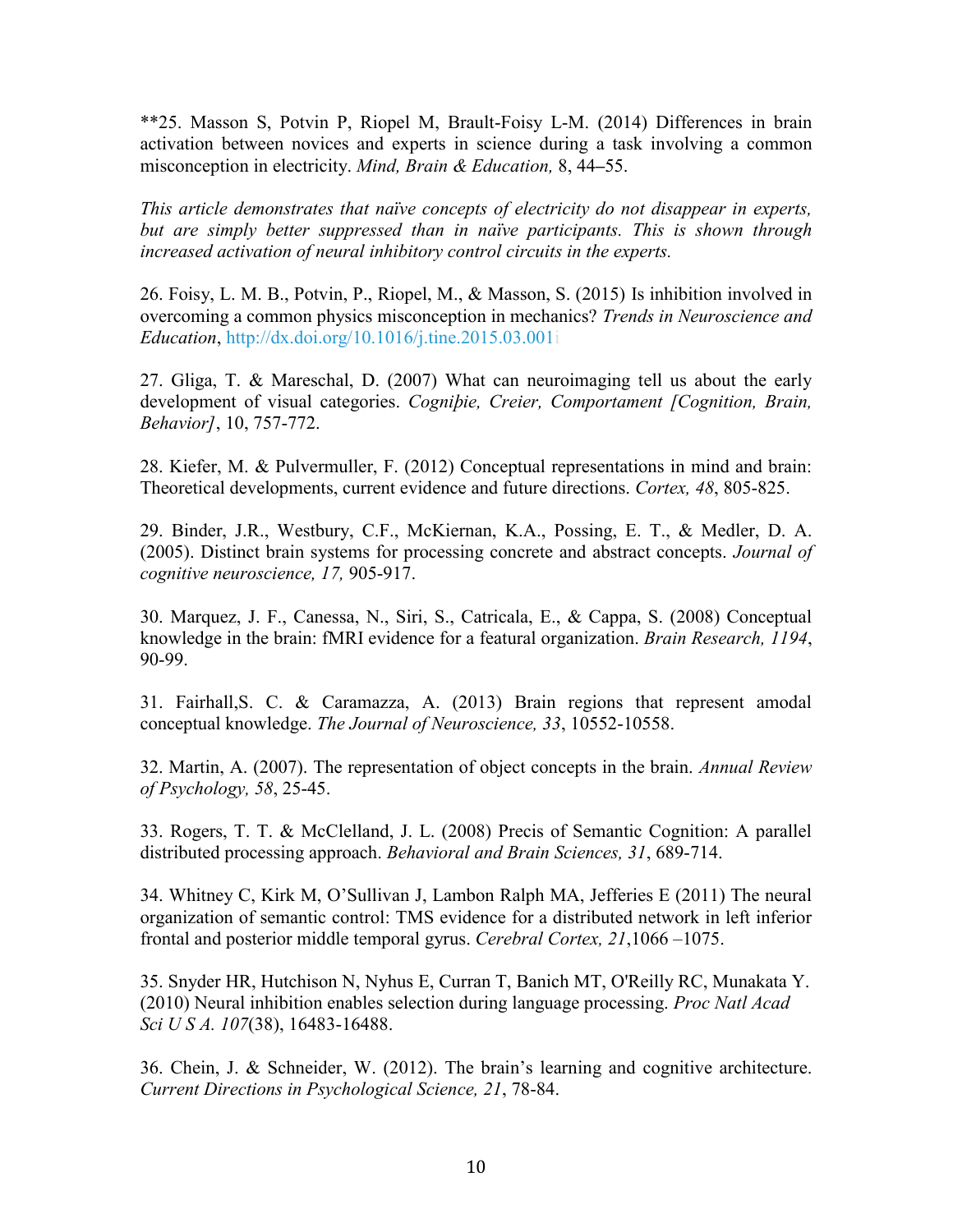37. Munakata, Y., Herd, S. A., Chatham, C. H., Depue, B. E., Banich, M. T., & O'Reilly, T. R. (2011). A unified framework for inhibitory control. *Trends in Cognitive Sciences, 15*, 453-459.

38. Wass, S. V., Scerif, G & Johnson, M.H. (2012) Training attentional control and working memory – Is younger, better? *Developmental Review, 32*, 360–387.

39. Holmes, J. & Gathercole, S. E. (2014) Taking working memory training from the laboratory into schools, *Educational Psychology, 34*, 4, 440-450, DOI: 10.1080/01443410.2013.797338

40. Dempster, F. N. (1992) The rise and fall of the inhibitory mechanisms: Towards a unified theory of cognitive development and aging. *Developmental Review, 12*, 45-72.

\*41. Luna, B., Padmananbhan, A., & O'Hearn, K. (2010) What has fMRI told us about developmental cognitive control through adolescence? *Brain and Cognition, 72*, 101-113.

*This is an excellent review of the development of the neural circuits that underlie improved inhibitory control with age*

42. Durston, S., Thomas, K. M., Yang, Y., Ulug, A. M., Zimmerman, R. D., & Casey, B. J. (2002) A neural basis for the development of inhibitory control. *Developmental Science, 5*, F9-F16.

43. Tamm, L, Mennon, V. & Reiss, A. L. (2002). Maturation of the brain associated with response inhibition. *J. Am. Acad. Child Adolesc Psychiatry, 41*, 1231-1238.

44. Ferrer, E., O'Hare, E.D., & Bunge, S.A. (2009). Fluid reasoning and the developing brain. *Frontiers in Neuroscience, 3*, 46-51.

45. Houde, O., Zago, L., Mellet, E., Moutier, S., Pineau, A., Mazoyer, B. & Tzourio-Mazoyer (2000) Shifting from the perceptual brain to the logical brain: The neural impact of cognitive inhibition training. *Journal of Cognitive Neuroscience, 12*, 721-728.

\*46. Houde, O., Rossi, S., Lubin, A., & Joliot, M. (2010). Mapping numerical processing, reading, and executive functions in the developing brain: an fMRI meta-analysis of 52 studies including 842 children. *Developmental Science, 13*, 876-885.

*This article provides an important meta-analysis of the shift form frontal occipital activation with age while engaged in mathematical reasoning tasks*

47. Evans, J.S.B.T. (2011) Dual-process theories of reasoning: Contemporary issues and developmental applications. *Developmental Review, 31*, 86-102.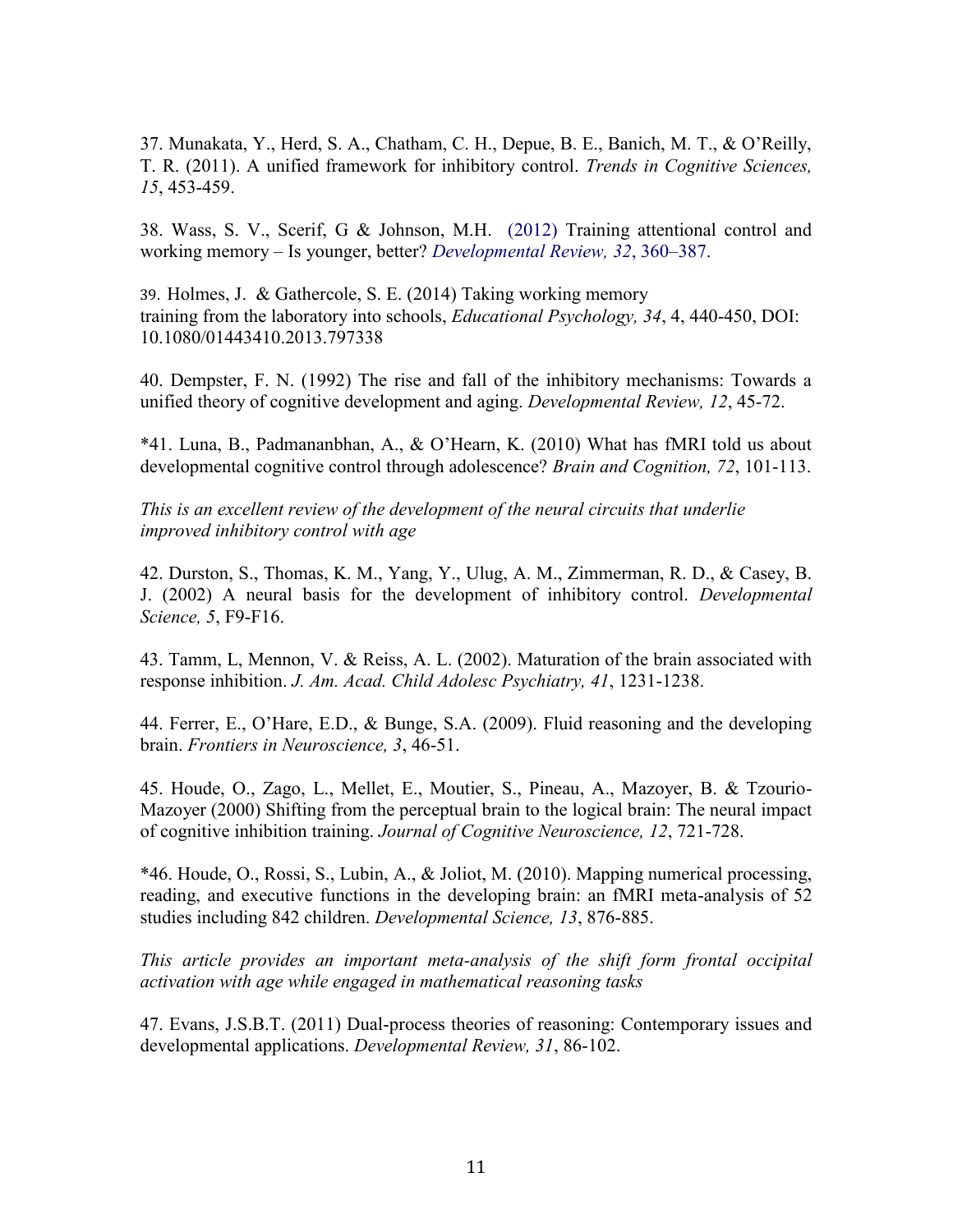48. Houde, O. & Tzourio-Mazoyer, N. (2003) Neural foundations of logical and mathematical cognitions. *Nature Reviews Neuroscience, 4,* 507-514.

49. Prado, J., & Noveck, I. A. (2007). Overcoming perceptual features in logical reasoning: A parametric functional magnetic resonance imaging study. *Journal of Cognitive Neuroscience*, *19*, 642–657.

50. Moutier, S., Plagne-Cayeux, S., Melot, A.M. & Houdé, O. (2006) Syllogistic reasoning and belief-bias inhibition in school children: evidence from a negative priming paradigm**.** *Developmental Science, 9*, 166–172.

\*51. Gilmore, C., Keeble, S., Richardson, S., Cragg, L. (2015). The role of cognitive inhibition in different components of arithmetic. *ZDM Mathematics Education, 47:*771- 782.

*This article provides a detailed analysis of what mathematical reasoning skills are most linked to inhibitory control skills*

52. Cho, S., Metcalfe, A. W. S., Young, C. B., Ryali, S, Geary, D. C. & Menon, V. (2012). Hippocampal-prefrontal engagement and dynamic causal interactions in the maturation of children's fact retrieval. *Journal of Cognitive Neuroscience, 24*, 1849- 1866.

53. Cragg, L. & Gilmore, C. (2014) Skills underlying mathematics: The role of executive function in the development of mathematical proficiency. *Trends in Neuroscience and Education, 3*, 63-68.

54. Gilmore, C., Attridge, N., Clayton, S., Cragg, L., Johnson, S., Marlow, N., Simms, V. & Inglis, M. (2013) Individual differences in inhibitory control, not non-verbal number acuity, correlate with mathematics acheivment. *PLoS ONE, 8(6),* e67374

55. Kwon, Y. J. & Lawson, A. E. (2000) Linking brain growth with the development of scientific reasoning ability and conceptual change during adolescence. *Journal of Research in Science Teaching, 37*, 44-62.

56. Klahr, D., Zimmerman, C. & Jirout, J. ( 2011). Educational interventions to advance children's scientific thinking. *Science, 333*, 971-975.

57. Greenberg, M. T., Kusche, C. A., Cook, E. T., & Quamma, J. P. (1995). Promoting emotional competence in school-aged children: The effects of the PATHS curriculum. *Development and psychopathology*, *7*(01), 117-136.

58. Riggs, N. R., Greenberg, M. T., Kusché, C. A., & Pentz, M. A. (2006). The mediational role of neurocognition in the behavioral outcomes of a social-emotional prevention program in elementary school students: effects of the PATHS Curriculum. *Prevention Science*, *7*, 91–102.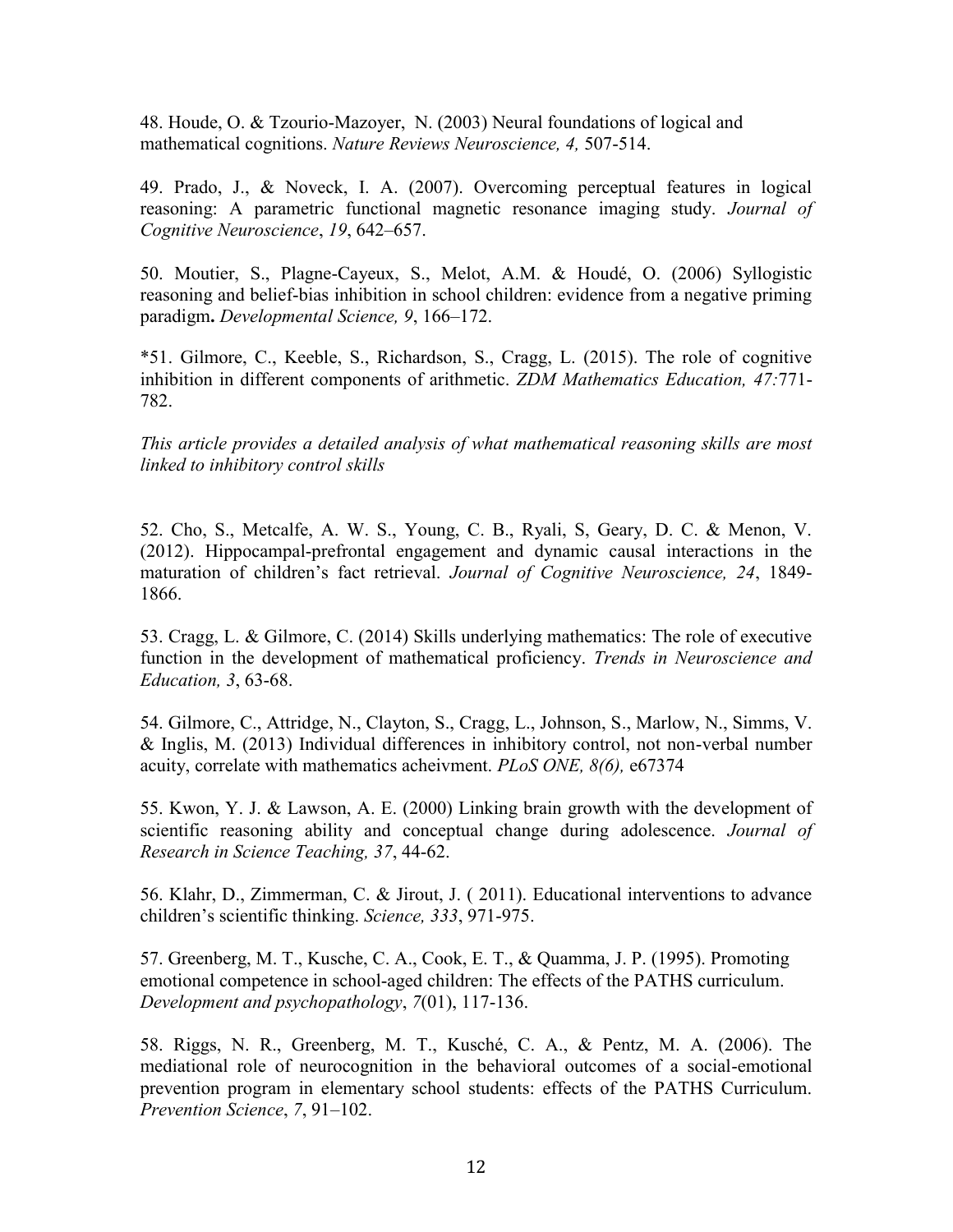59. Rowe, M. B. (1980) Pausing principles and their effect on reasoning in science. *New Directions for Community Colleges, 31*, 27-34.

60. Gilmore, C. & Cragg, L. (2014) Teachers' understanding of the role of executive functions in mathematics learning. *Mind, Brain and Education, 8*, 132-136.